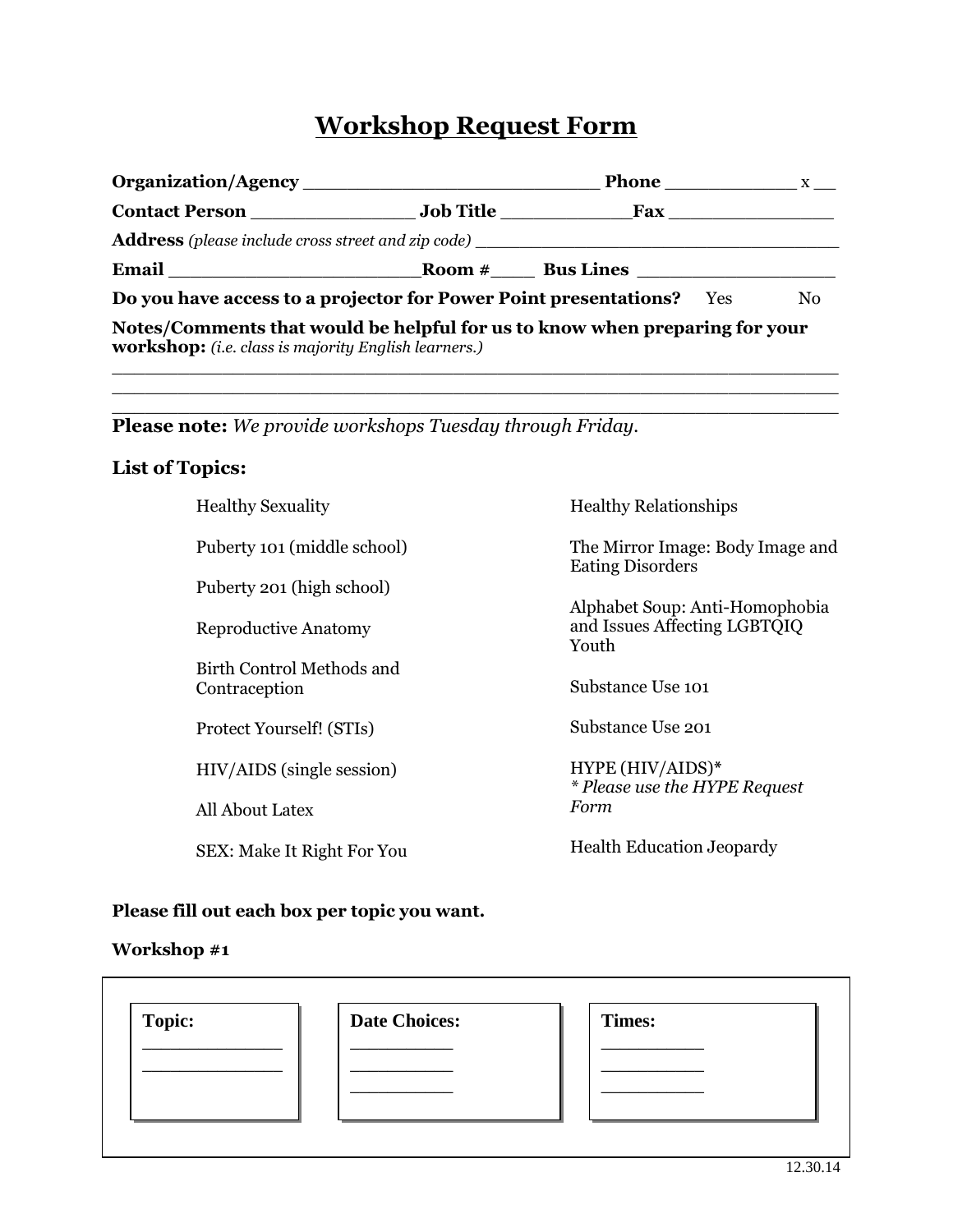## **Workshop #2**

| Topic: | <b>Date Choices:</b> | Times: |
|--------|----------------------|--------|
|        |                      |        |
|        |                      |        |

## **Workshop #3**

| Topic: | <b>Date Choices:</b> | Times: |
|--------|----------------------|--------|
|        |                      |        |
|        |                      |        |

## **Workshop #4**

| Topic: | <b>Date Choices:</b> | Times: |
|--------|----------------------|--------|
|        |                      |        |
|        |                      |        |
|        |                      |        |
|        |                      |        |
|        |                      |        |

## **Workshop #5**

| Topic: | <b>Date Choices:</b> | Times: |
|--------|----------------------|--------|
|        |                      |        |
|        |                      |        |

If you have any questions, please call Ashley Rojas, Senior Health Educator at 415.386.9398. Please fax completed request forms to 415.386.8212, Attn: Health Education.